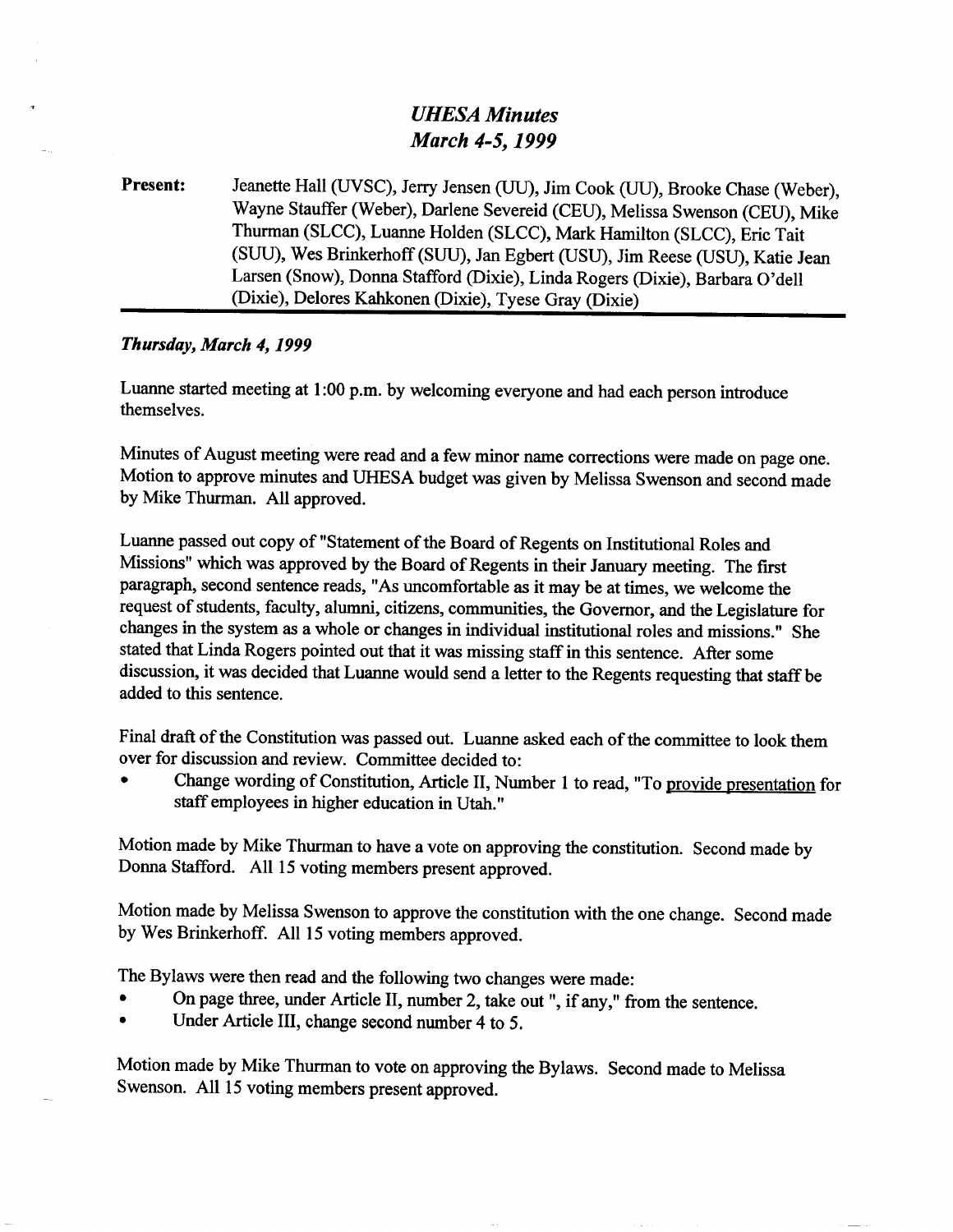Motion to approve the Bylaws with the above changes was made by Mike Thurman. Second by Melissa Swenson. All 15 voting members present approved. Linda will make the changes and bring the final copy of the constitution to be passed out to members at Friday's meeting.

Luanne next had a discussion on the Role of UHESA. She said that UHESA is now known, recognized and accepted. UHESA members have to be careful what we commit to groups and what they say on behalf of UHESA. UHESA is to work on statewide staff issues.

Their was some discussion concerning UHESA's involvement with the Legislature. Luanne stated that this was a very bleak year for education in the State of Utah.

- Senate Bill 80 was passed without the appropriated funds attached to it. It would cost the state approximately \$27,000 and would give *1A* tuition reimbursement for faculty and staff working on Master's degree or higher. The original bill only mentioned faculty, but UPEA, upon Luanne's request, changed wording to include staff.
- Senate Bill 49 discussing the Privatization Act did not pass, but Luanne is sure that it will be introduced again.
- State Employees were given *2l/2%* compensation increase. Higher Education is required to fund 25% of that increase by tuition increases.

Break 2:30-2:45

Began at 2:50. Luanne turned time over to Jim Reese for his presentation on how to become involved in the legislative process. Some points Jim made include:

- 1. Contact legislators on you own time and with your own resources.
- 2. Know your facts. Communicate issues correctly, listen and learn, and respect the opinion of others.
- 3. Communicate who you are, be positive, polite, stay focused, and be brief (3 minutes).
- 4. Speak as a constituent, a neighbor, or a voter.
- 5. Your voice is important. Studies show that as few as 4 people have changed the vote of a legislator.
- 6. You can be a voice in the legislative process by going to mass meetings, having impact by nomination, be involved in election process, and know your candidates.

Meeting was adjourned at 4:00 p.m. for the day.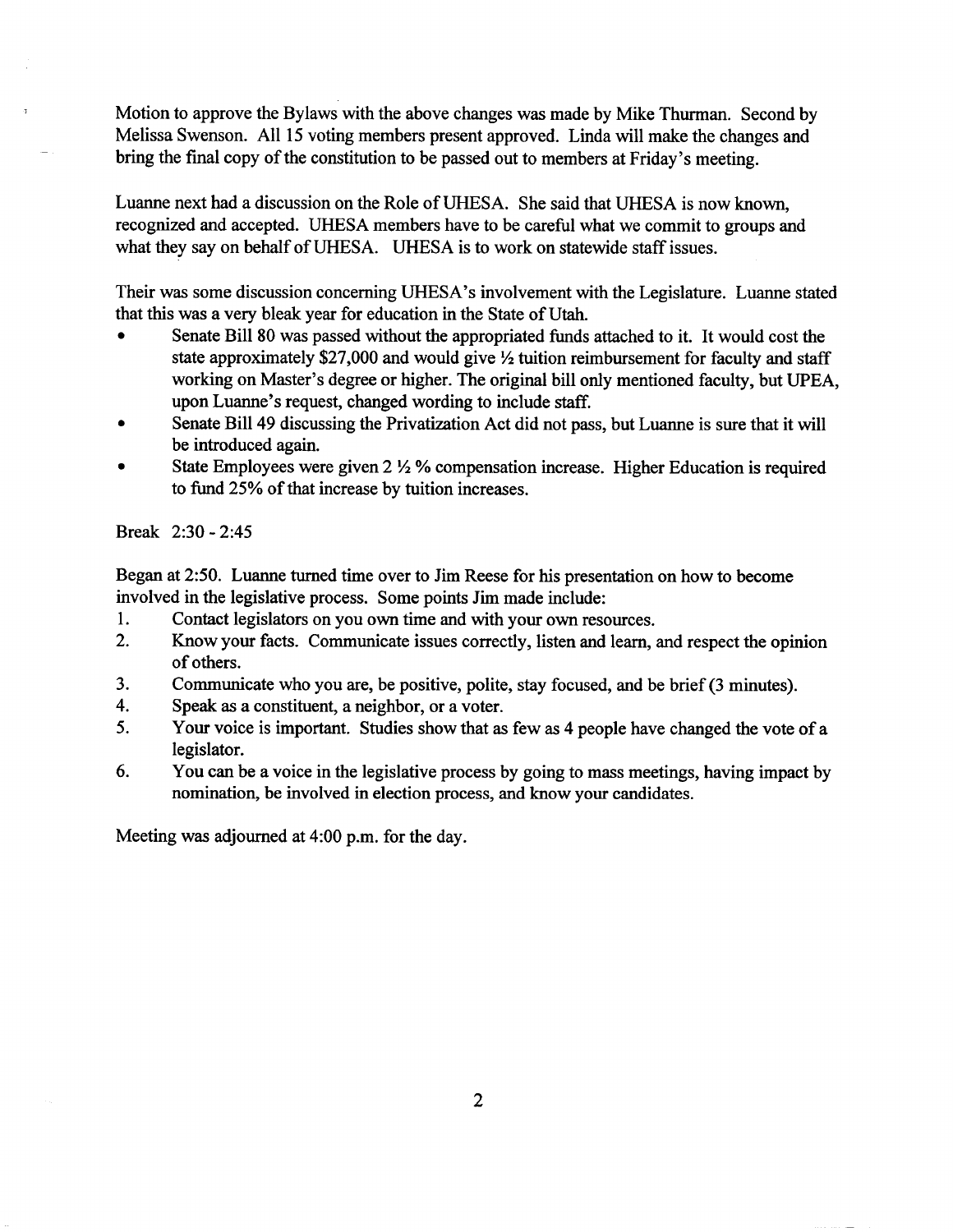## *Friday, March 5,1999*

Luanne started meeting at 9:00 a.m. She talked about the Regents data book, and asked if all the schools participate in it. Data is always based on previous years salaries. Compensation is an issue with all the schools, and the Regents compile their data book in the early fall. Maybe they need to move their deadlines to earlier date. Luanne mentioned that the corrections officers had a bill asking for \$8 million to bring their salaries up to market, but the legislators gave them \$3.5 million. Luanne then asked each of the schools to talk about salary surveys and compensation.

DIXIE is currently doing a salary market survey. They compare with local, state and other 2 years colleges of like size. Their last salary market survey was completed in 1993 and they have just brought their employees up to that level of equity. Dixie's Human Resource offices tells them that preliminary figures are showing Dixie is out of market by around 12% for non-exempt staff and around 20% for exempt staff.

UVSC show that they are also under market. They took their last study to their Board of Trustees and received little sympathy as their turnover is so low.

CEU has no recent market analysis. Avent group did something, but their most accurate one was completed 5 or 6 years ago.

WEBER's Human Resource office says they had one that is 3 years old. They compare with local market, and colleges and universities of like size. One of their problems is new hires are being brought in at market and old employees are making less. This has created a serious morale problem.

 $U$  of  $U$  also has similar problems. Their turnover is very high. Their Human Resource office is currently trying to create fewer job classifications as they have too many. They have used the Radford for overall market comparisons.

UTAH STATE does survey every year. Their turnover is also quite high, especially with classified staff. They are having hiring problems in that they can't attract the top 5 applicants because salaries are so low.

SNOW has a new Human Resource Director who has just finished job descriptions. Their turnover is quite low because of the area they live in.

SUU's most recent survey completed in 1996-97. They don't do it regular. They do provide information for the Regents data book. Their turnover is also low.

SLCC has low turnover at 8%. They are not aware of any market surveys. Faculty are compared to others in State. They had a consultant that stated that low turnover can be as harmful as a high turnover rate.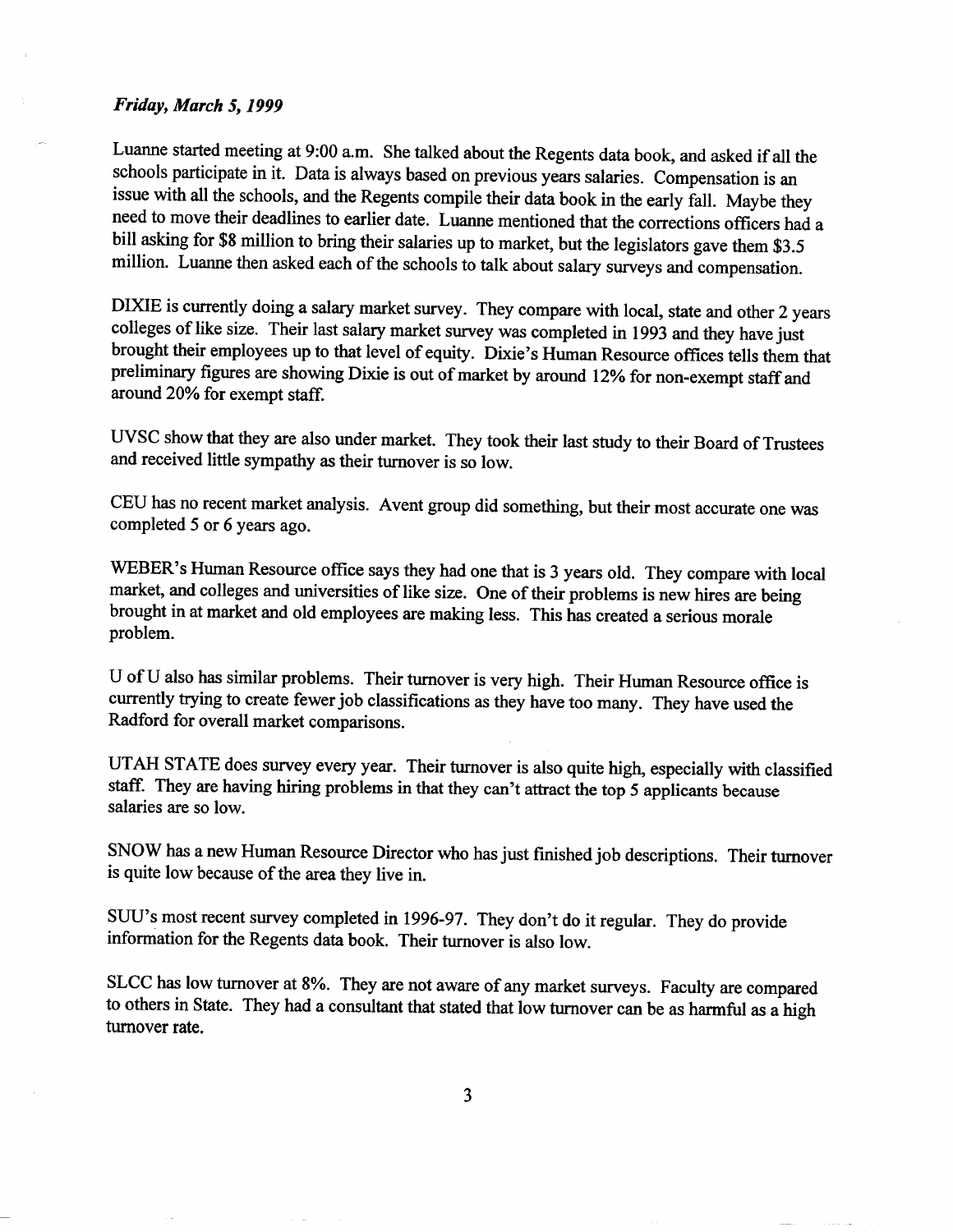It was noted that many of the schools seem to be having problems in hiring best applicants because salaries are too low, many have turnover problems, and many are worried about retention of their best employees because salaries are such a problem. Luanne gave a homework assignment for August meeting. Each institution are to find out their turnover rate, find out about years of service of employees, check on information technology area, and how involved staff association's are in market surveys. Also find out how many staff employees are paid by legislative allocated funds and how much from other funding sources. SLCC receives 40% of their funds from legislature and 60% from other sources. We should all be encouraging our Human Resource offices to keep accurate market surveys, and each staff association should be involved in the process.

Meeting adjourned for break at 10:05 a.m.

Meeting started at 10:20 with discussion on Benefits. Linda stated that we had a few more members join the meeting. Ron Cannon representing UPEA. Also, Jonathon Morrell, Rob Snow and Larry Hall from Dixie College joined in for this session.

Luanne stated that Utah State and University of Utah are self funded. SUU is currently with Blue Cross Blue Shield, but all the rest of the schools are currently with EMIA and most are having serious benefit cost increases from 5% to about 70%. She said that the Speaker of the House was asked if Legislature would step in to help and he responded with a no. The Legislative Appropriations committee wants Board of Regents and Public School Districts to look at this and get back to them this year. PEHP is by law the default insurance carrier for the State and Legislature could mandate them to take us. The legislature could also step in and help EMIA. There is current talk of a centralizing higher education benefits for all.

Luanne said that she would like to draft a letter to the Regents and ask them to investigate what can be done and to look at the possibility of combining the schools together for one bigger risk pool. The Regents also need to have some open communication with each of the schools in this process. We all need to know that benefits are going to change! There was much concern that this benefits problem could be a long-term problem. She then asked how each school is handling benefits and to let Linda know who their contact person would be regarding the benefits issue.

Dixie stated that they have just sent out Request for Proposals (RFP's) on their insurance. They originally had two more years with EMIA. To keep benefits as they currently are would take 47% increase. Dixie will be reducing its benefit package to include higher co-pays and percentages. Their staff and faculty associations are actively involved in the benefits committee.

UVSC just completed their bid. Benefits are not as good as they were. They raised their co-pays and took a 12.29% increase on benefits. They took swing option for dental. Their employees will get a 1% pay increase. The staff associations was represented well in this process.

CEU looking at 68% benefits increase. They were hoping legislature would step in. Their Human Resource office will be sending out a RFP. They do have representation from each of their staff associations on benefits committee.